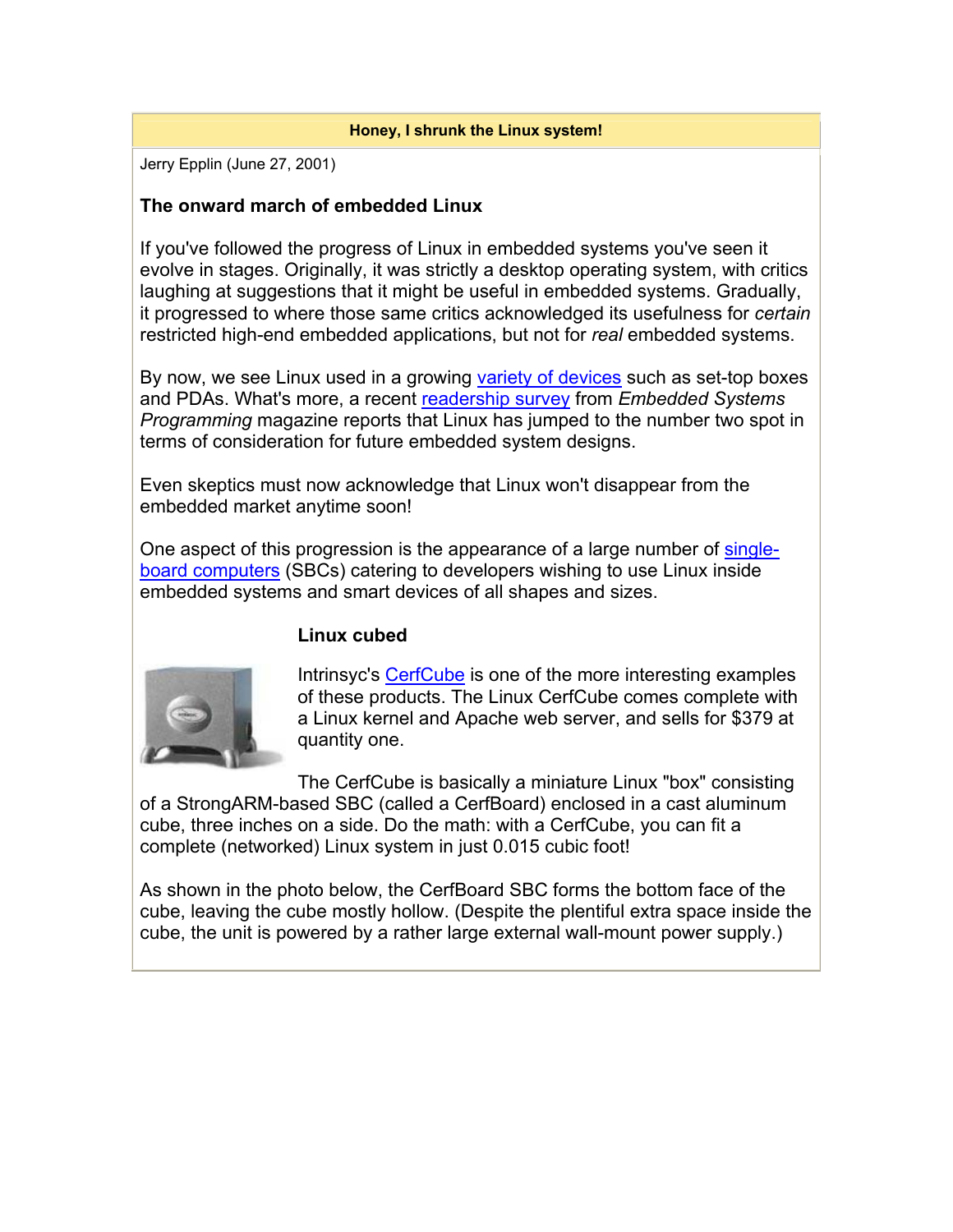

One good reason for leaving the CerfBoard exposed at the bottom of the cube is to allow access to its CompactFlash slot, which can be outfitted with a variety of expansion functions. Because of the exposure of its internal electronics, the CerfCube comes with an antistatic bag and a wrist strap for handling.

# **Honey, I shrunk the SBC**

The tiny (2.2 x 2.4 in.) CerfBoard has a 192 MHz StrongARM 1110 with 32 MB of RAM and 16 MB of nonvolatile flash memory. Like much larger SBCs, the CerfBoard is packed with I/O -- a 10 Mb Ethernet controller, a CompactFlash (type II) interface, three serial ports, 16 general-purpose I/O lines, and a USB port.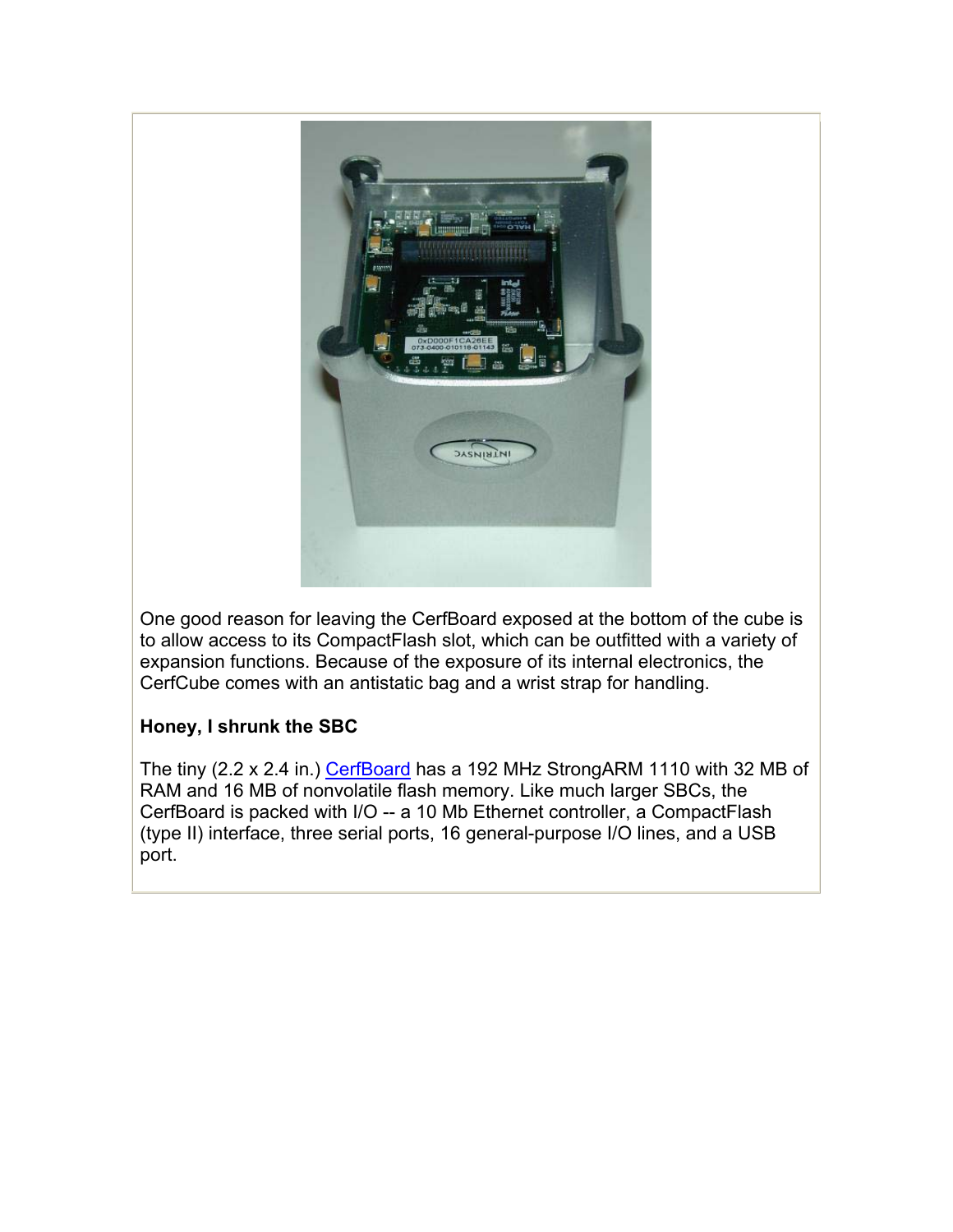

Like many (but not all) developer-oriented SBCs, the CerfBoard is also excruciatingly well documented, with all of its hardware described in a design document, and good instructions on modifying the system software.

## **Developing with the CerfCube**

It's important to realize that the CerfCube is not meant to be an end product, as shipped. Rather, it's intended to serve as a conveient (and cute) platform to make it easy for original equipment manufacturers (OEMs) to evaluate Intrinsyc's CerfBoard SBC, develop products based on it.

An initial look at the CerfBoard's development model shows it to have a simple and straightforward design, providing an easy-to-use environment while still providing access to the lower-level details.

The CerfCube system configuration model at first seems chaotic, but one quickly becomes acclimated to the environment. Setting up the host for crossdevelopment is an annoying process -- it consists of manually untarring nine files and running some scripts. This installs the source code for the target system, the StrongARM cross-compiler and binutils (for an x86 cross-development host), and various build scripts and tools.

The installation process deposits its files throughout the development host, and there is no simple way to uninstall them. The installation process could be improved by providing RPMs or .deb files; or better, just make the installation one big tar file that installs all its files in a user-selected location. Intrinsyc reports that they plan to provide uninstallation scripts with the next release of the toolchain.

## **Making mod's**

Intrinsyc's documentation for modifying the system software is clear and well laid out, and they provide helpful scripts to simplify the process. In general, you simply modify the default sources, run a script to rebuild the image, and download to the CerfCube using TFPT or BOOTP.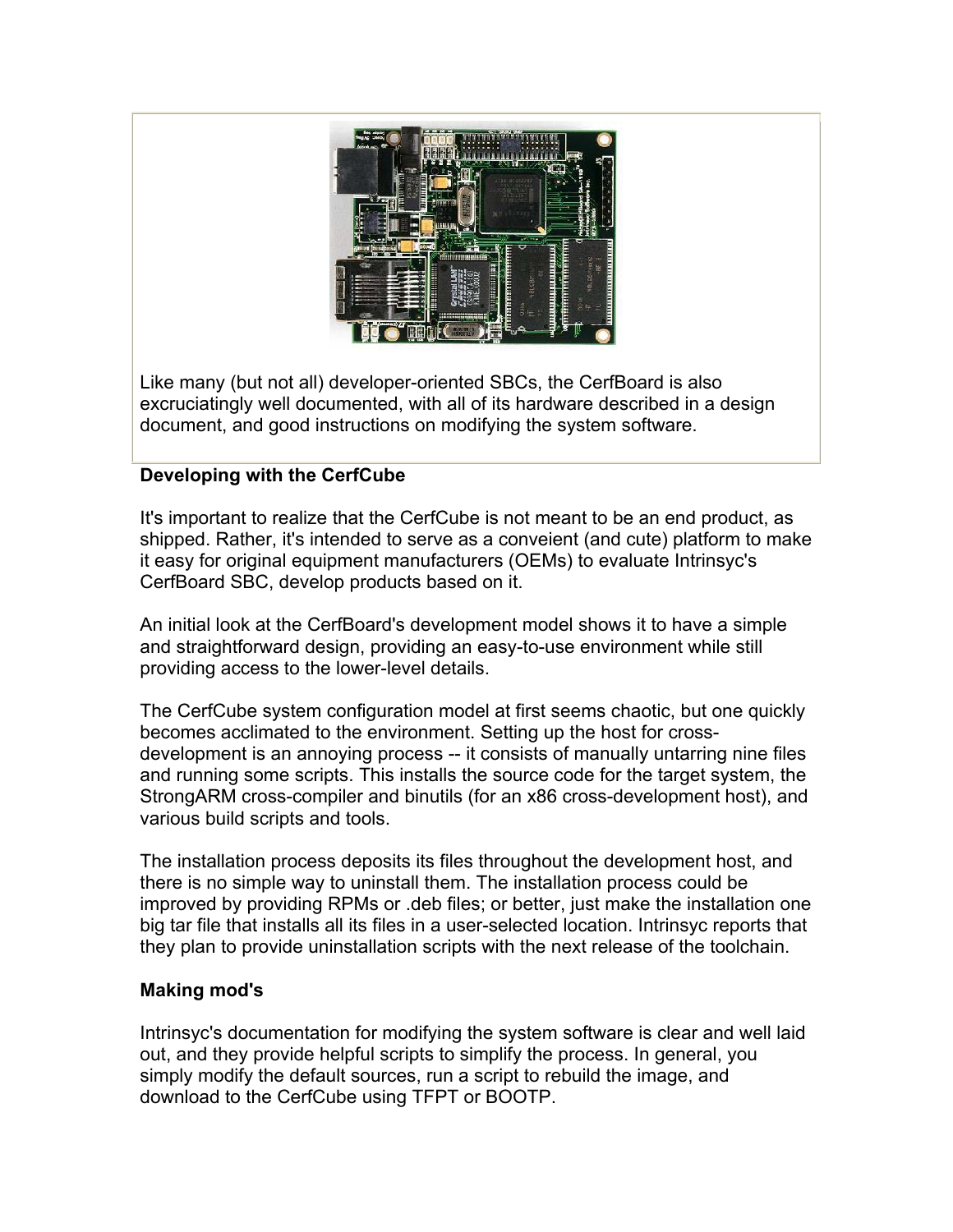You need a serial connection to the CerfCube's monitor program to initiate image transfers, and an Ethernet connection to transfer the data. This can be done through a hub, or by using the Ethernet crossover cable which Intrinsyc helpfully provides, which lets you make a direct connection between your desktop computer and the CerfCube.

Modifying the kernel is a matter of making the changes in the source directory, running a script to build a new zImage file, and downloading the image to the CerfCube using either TFTP or BOOTP. This process is well documented, and works well. The kernel provided with the CerfCube is 2.4.0, with Russell King's ARM patches and Nicolas Pitre's StrongARM patches applied.

## **Software organization and packaging system**

The system has two memory-based filesystems. *rootdisk* is uncompressed from flash into RAM and mounted as /. Packages can be added to this filesystem fairly easily; again, Intrinsyc has provided helpful scripts to accomplish this, and the process is well documented. *usrdisk* is a flash-based filesystem that is mounted read-only directly as /usr. Modifying this filesystem is a simple matter of remounting the filesystem read-write, making the changes, and remounting readonly.

Intrinsyc uses a simple but functional packaging system in some ways similar to that used by Midori Linux. The unmodified source tarfile is provided for each package, along with a patch file with CerfCube-specific modifications, and a script to build the whole thing. These three files are placed in a package-specific directory. Thus, for example, the joe-2.8.color.5.dir directory contains the unmodified joe-2.8.color.5.tar.gz, a patch file called diff-joe-2.8.color.5.dir, and a script called 'build'. Building and installing new or modified packages is a matter of running some scripts using a well-documented sequence.

## **Conclusions**

Intrinsyc has put together a very nice package with their Linux distribution for the CerfCube. With the exception of the chaotic and currently hard-to-reverse installation process, the package is well designed, with helpful scripts and good documentation allowing you to focus on your application rather than the environment. The software is also structured in a simple and intuitive way, so you can easily figure out how to accomplish anything that is not covered by the generally complete documentation.

Linux, with its extensive and mature networking capabilities, is an ideal OS for specialized network appliances. Expect the CerfBoard SBC -- with its tiny size, built-in NIC, flexible expansion, and good support for Linux -- to be a success in